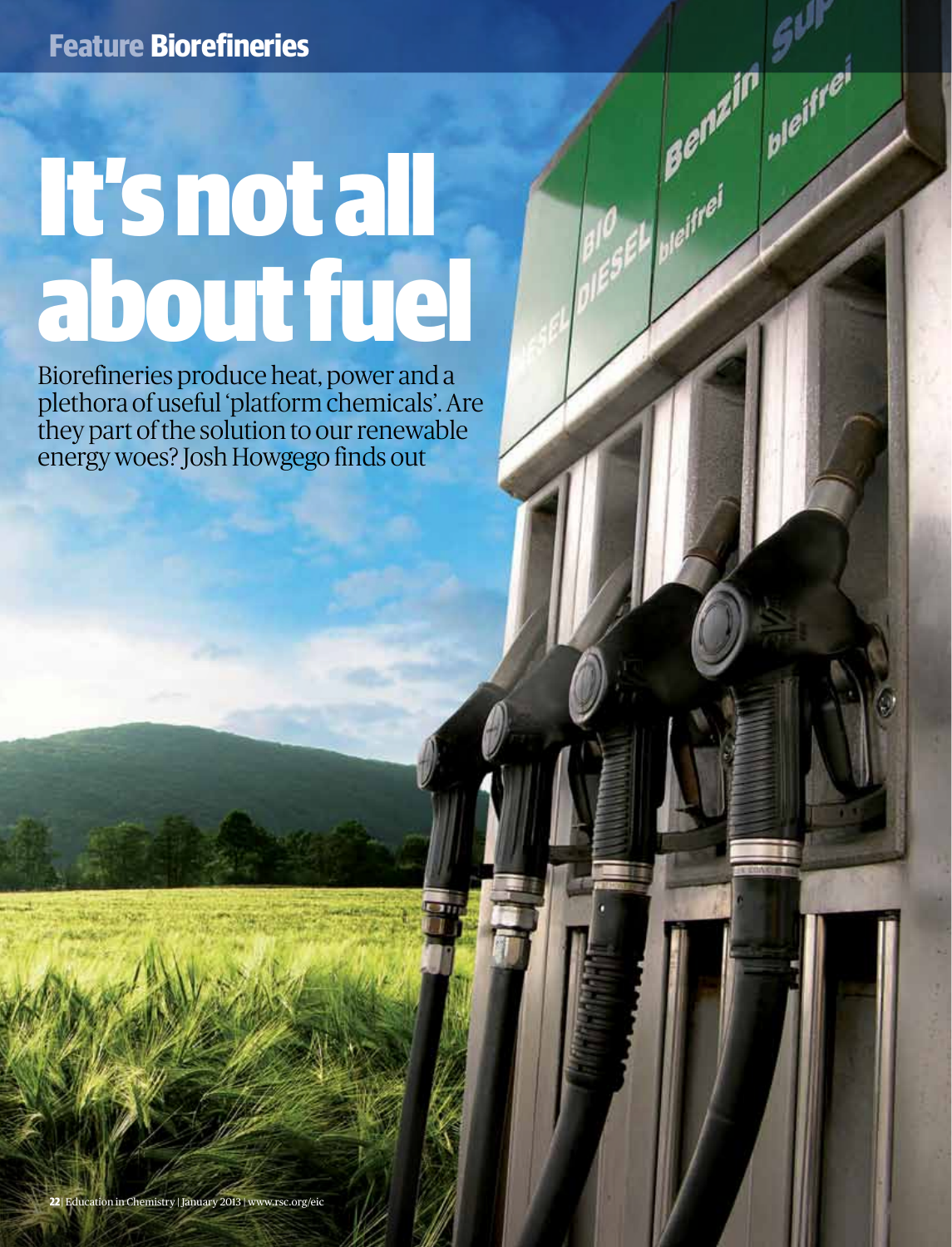# **Feature Biorefineries**

The UK currently gleans 9.4% of its energy from renewable sources, but that is not enough. In the next eight years that figure must rise to 15% to conform with European environmental directives. At first sight that might not sound like too big a challenge; the proportion of UK energy generated from renewable sources grew by 2.6% last year, and if it were to continue in that fashion until 2020, 30% of our energy would be renewable.

Unfortunately it's not that simple, according to Adrian Higson, a biobased chemical consultant at NNFCC in York, UK. Most of the recent gains have been due to developments in extracting methane gas from landfill waste, he says. But technologies that extract energy from waste products like sewage, rubbish and waste cooking oil are reaching maturity; they are unlikely to continue providing additional improvements. 'I think meeting that target is going to be potentially quite difficult,' says Higson.

Scotland meanwhile has set itself the target of producing all of its energy from renewable sources. 'That sounds high, but Scotland doesn't use a lot of energy and already has plentiful hydro- and wind energy generation,' says Higson. When it comes to understanding energy, scientific reasoning is important, but geographic, social and political factors also need consideration. Nothing is quite as straightforward as it seems.

#### **Biofuels: part of the solution**

Higson believes that increasing our use of biofuels in an intelligent way could be an important aid in meeting these targets. But deciding which types of biotechnology should be part of the picture is a difficult job for policy makers. They must balance the need for a quick fix, driven by political targets, with ensuring the most sustainable technologies are championed.

There are plenty of sustainable fuel technologies being developed, but it's important to have an idea for how close they are to being deployed commercially. But just because a one particular technology is well developed compared to others doesn't mean it should be rolled out across the country. There are other things to consider.

For example, Petrobras, a Brazilian bioethanol company, is the world's biggest ethanol exporter, having made 21 billion litres in 2011. Their bioethanol making process is up and running already, and the ethanol can be mixed with petrol to work in existing automobile engines. But the raw material for Petrobras' industry is sugar cane, a food crop. Some would see this as unethical, since the increased demand for sugar cane (for motoring as well as eating) might drive up sugar prices and hit poorer consumers disproportionately.

But Higson sees arguments about the ethics of biofuels as a distraction, for the most part. 'You need to think about the reasons

## **Second generation energy crops**

The attractions of lignocellulose have led to the proliferation of so-called second generation biofuels. Switch grass, and *Miscanthus* (elephant grass) are both popular energy crops, together with willow and poplar trees. These can be grown on cheap, poor quality soil.

Energy giant BP has chosen to invest in second generation biofuel crops. They are concentrating their efforts on so-called 'energy cane', a modified version of sugar cane which grows taller than regular cane, at up to 18 feet high.

Matt Casswell, US regulatory affairs director at BP biofuels says: 'What separates cellulosic biofuels from traditional biofuels is that cellulosic has more biomass per acre, so it's more productive. It can produce four or five times the amount of fuel as the first generation biofuels [made from sugars] can. And on top of that, because it's a perennial grass – you plant it one time and it grows for 20 years – it has a much higher environmental performance than anything that's occurred up to this point.'

BP use microorganisms to digest the cellulose and spit out ethanol. They have recently built a demonstration plant in Jennings, Louisianna, US, where they are developing biofuel manufacture from 'energy cane' at a commercial scale.



**Willow can be used as a second generation biofuel**

why people don't eat – and they have very little to do with supply. We have more than enough food in the world to feed everybody comfortably at the moment and that doesn't happen. But biofuels are certainly not the reason for that.'

Matters are also complicated when it comes to the carbon footprint of biofuels. In theory, biofuels would be carbon neutral, the idea being that the carbon they release when burnt is equal to the amount they have extracted from the atmosphere to grow. This is, however, an over-simplification, because processing of the crops, as well as the manufacture of pesticides and herbicides needed to nurture them, all leave a carbon footprint which must be accounted for.

#### **Lignocellulose**

Higson says the most important factor in deciding which biofuel strategies are the best is their sustainability. To make biofuels work in the long term we will need lots more biomass, cheaply and quickly. That takes effort – and we need to be sure it is something we can keep up.

 'At the moment the agricultural industry is focused on growing crops that we can eat,' says Higson. 'Those crops need a good climate, good soil, and they're generally annual plants. So they take a lot of effort to grow. But if you can use different biomass – that is, not sugar and starch – then you can grow different crops which don't need that quality of land.'

The first generation of biofuels were made from the obviously energy-rich sugars in plants, but now there is a second generation of technologies which have another starting material in their sights: lignocelluloses. While this material makes up the vast majority of all plant matter on earth, our agricultural systems are not yet focused on it. In general, we are not interested in growing plants for the sake of their stems and branches (the lignocellulose-rich parts), but for their fruit and flowers. Higson says the situation necessitates a switch in attitude: to growing crops on the poorest quality (and hence cheapest) land possible, with the least care requirements and the easiest processing needs. This will provide us with lots of economic biomass in a sustainable way.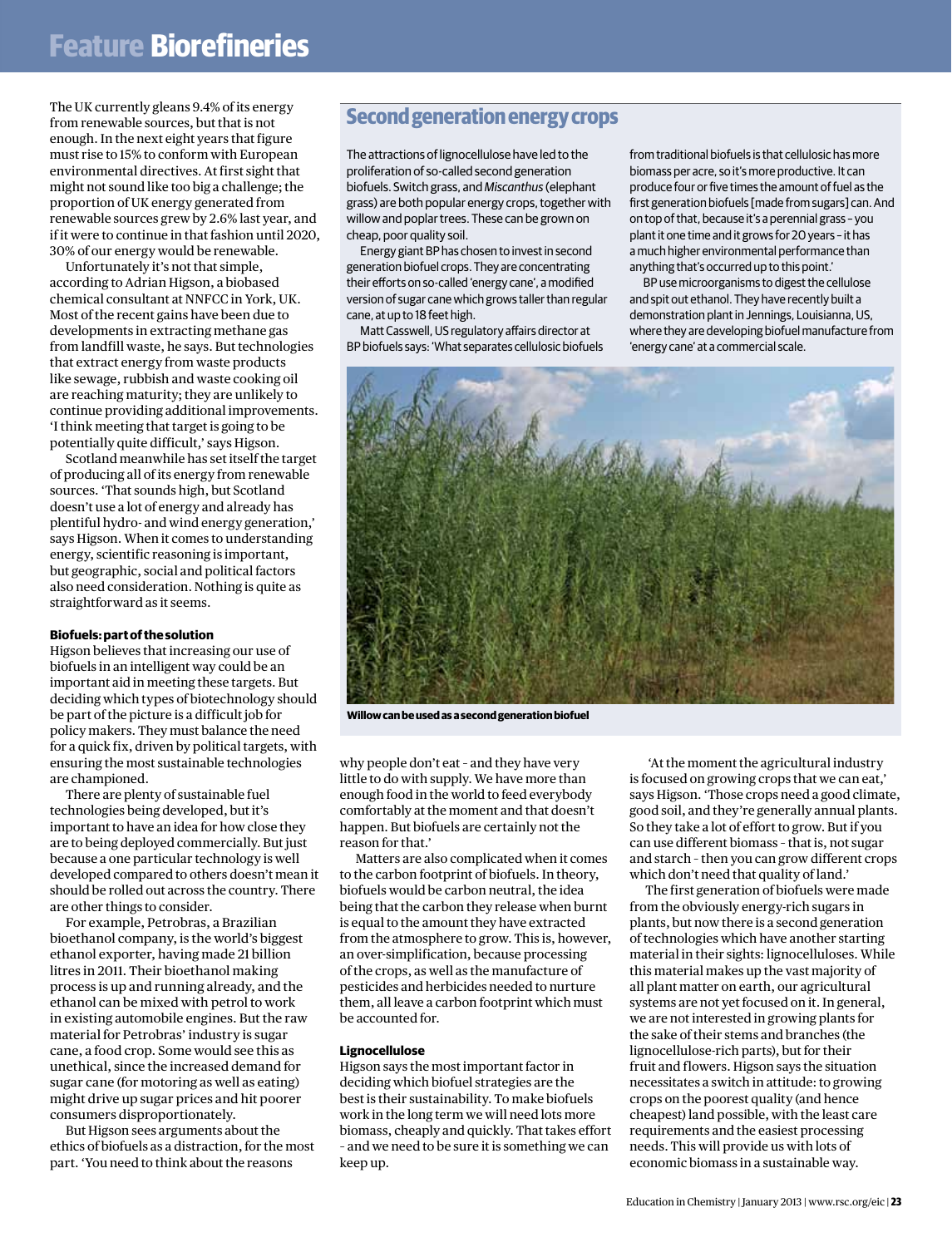## **What is lignocellulose?**

Lignocellulose is a term used to describe a mixture of the two major chemicals that are used in plant architectures: lignin and cellulose.

Cellulose is a very long polymer of D-glucose. Chains can be as long as 10 000 monomer units. About 33 percent of all plant matter is cellulose, making it the most common organic molecule on earth.

Lignin is the material used by plants to strengthen their stems and their xylem, the water-transporting tubes which convey liquid from the roots upwards. The chemical structure is a random cross-linked polymer, including many phenolic units. The rigid aromatic rings make the material strong, but also resistant to chemical degradation.





#### **Excess oxygen**

Once the problems of sustainability have been conquered, it's time to think about how to convert the raw biomass into a fuel. Most of our current fuel-making chemical infrastructure is designed with crude oil as the feedstock. But lignocellulose is very different to crude oil – it has much more oxygen in it. And according to Higson that is is both a blessing and an inconvenience: 'Fuel chemists would come at lignocellulose saying "oxygen is bad because it just reduces the energy content of the molecule"'. But you can also look at lignocellulose from the point of view of a polymer chemist, looking to make functionalised monomers. Currently such experts must do battle to imbue chemical functionality into the dull hydrocarbons of oil. From that perspective, lignocellulose looks much more appealing. 'You'd be thinking: 'it takes an awful lot of energy and money to place heteroatoms [like oxygen] into hydrocarbons,'' says Higson. 'But with lignocellulose the oxygens are already there, so it's a huge benefit to be working on biomass rather than crude oil.'

#### **Biorefineries: adding value**

When biomass is viewed as a feedstock for a variety of useful outputs – not just fuel, but also heat, power, functional chemicals, water and gasses – then the idea of a biorefinery begins to look pretty sensible. But what is a biorefinery? Higson, who specialises in advising on these, explains they are more of a philosophy than a rigidly defined set of rules.



The idea is that a particular biomass feedstock goes in at one end of the process with a target chemical being produced at the other. But useful co-products are siphoned off along the way, with a 'zero-waste mindset'. It's not just materials, but also power that is carefully managed. The endo- and exotherms produced during the chemical reactions are harnessed using heat exchangers, so very little external heating or cooling is needed. An example is the British Sugar refinery in Norfolk, says Higson. It takes in sugar beet and produces sucrose – producing ethanol as a co-product, as well as glycine betaine and carbon dioxide.

Different biorefineries can produce different product profiles, but Higson explains that succinic acid (SA) might prove to be the most important platform molecule – a

### **'To make biofuels work we need lots more biomass, cheaply and quickly'**

**molecule which can be** used as a springboard from which to make a raft of other useful chemicals – available from biomass. At the moment it is only a relatively niche chemical. Up to

30 000 tonnes are produced globally each year, with each tonne priced at \$2–3000. SA is mainly used as a beverage sweetener, but it (and its derivatives) can also be used as platform chemicals for the industrial synthesis of drugs, as solvents, and for making biodegradable polymers.

According to the NNFCC, succinic acid could

**(Above) The driving force behind the British Sugar process is the manufacture of sucrose, but the other products help to ensure the biorefinery remains low waste and generates extra profits**

**(Below) Succinic acid can be converted to THF. The process takes two chemical steps, both of which can be catalysed by a rhenium catalyst**

soon become much more important. Succinic acid is currently made at scale from maleic anhydride in crude oil. This makes it relatively expensive, but if biorefineries could begin producing succinic acid much more cheaply it might suddenly make economic sense to use it in producing other important chemicals.

One particularly important chemical which can be made from SA is the solvent and monomer tetrahydrofuran (THF). Until recently, few chemists have studied the transformation of SA to THF because SA is prohibitively expensive. But with bio-SA becoming cheaper, researchers from South Korea have recently shown that it is possible to hydrogenate SA directly to THF using a ReCl<sub>5</sub> catalyst impregnated into a porous, solid carbon support which has been pre-treated with  $H_2SO_4$ .<sup>1</sup>